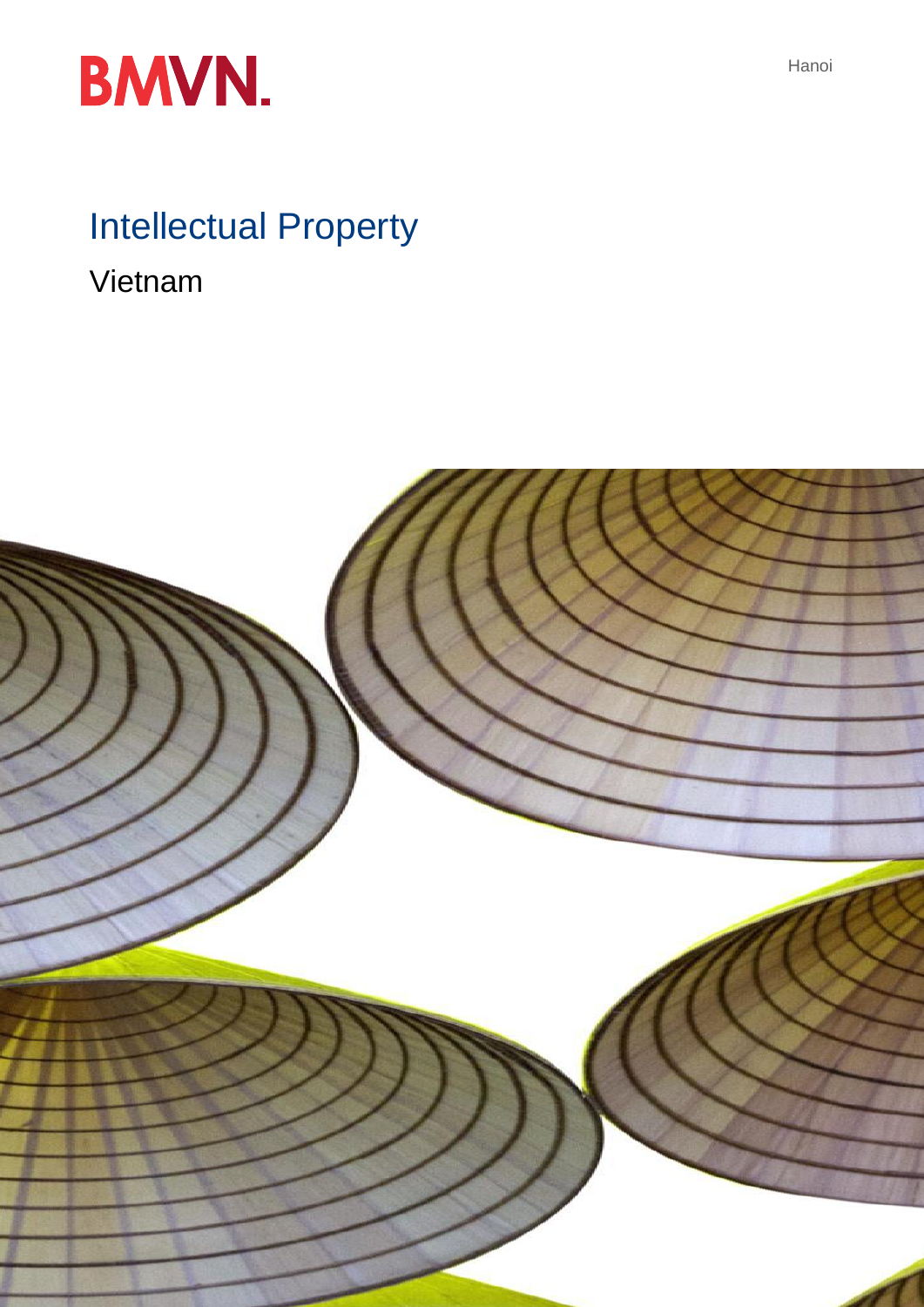A member firm of Baker McKenzie, BMVN International LLC ("**BMVN**") is a fully licensed law firm and Intellectual Property ("**IP**") agent in Vietnam. The firm specializes in all IP services, as well as franchising, litigation, and general corporate matters.

Since its inception, BMVN has fostered a reputation as a local firm with an international perspective and extensive resources. With lawyers and senior legal consultants focusing on the broad spectrum of IP and commercial IP transaction matters, BMVN has the depth of talent to create specialized teams for each type of case it handles. Recently, BMVN's franchising practice has been particularly prominent, with multinational and local corporations alike seeking the advice of BMVN's expert team to assist in establishing franchises and other commercial presences throughout Vietnam.

The firm has also been consistently recognized as one of Vietnam's leading IP law firms. Baker McKenzie won Managing IP's Asia Pacific Firm of the Year 2018 award. BMVN's lawyers, some of the foremost experts on Vietnam's IP law, have several decades of collective experience in assisting a diverse range of multinational and local clients with successful IP registration, cancellation, appeals, litigation and enforcement, copyright, licensing, and franchising.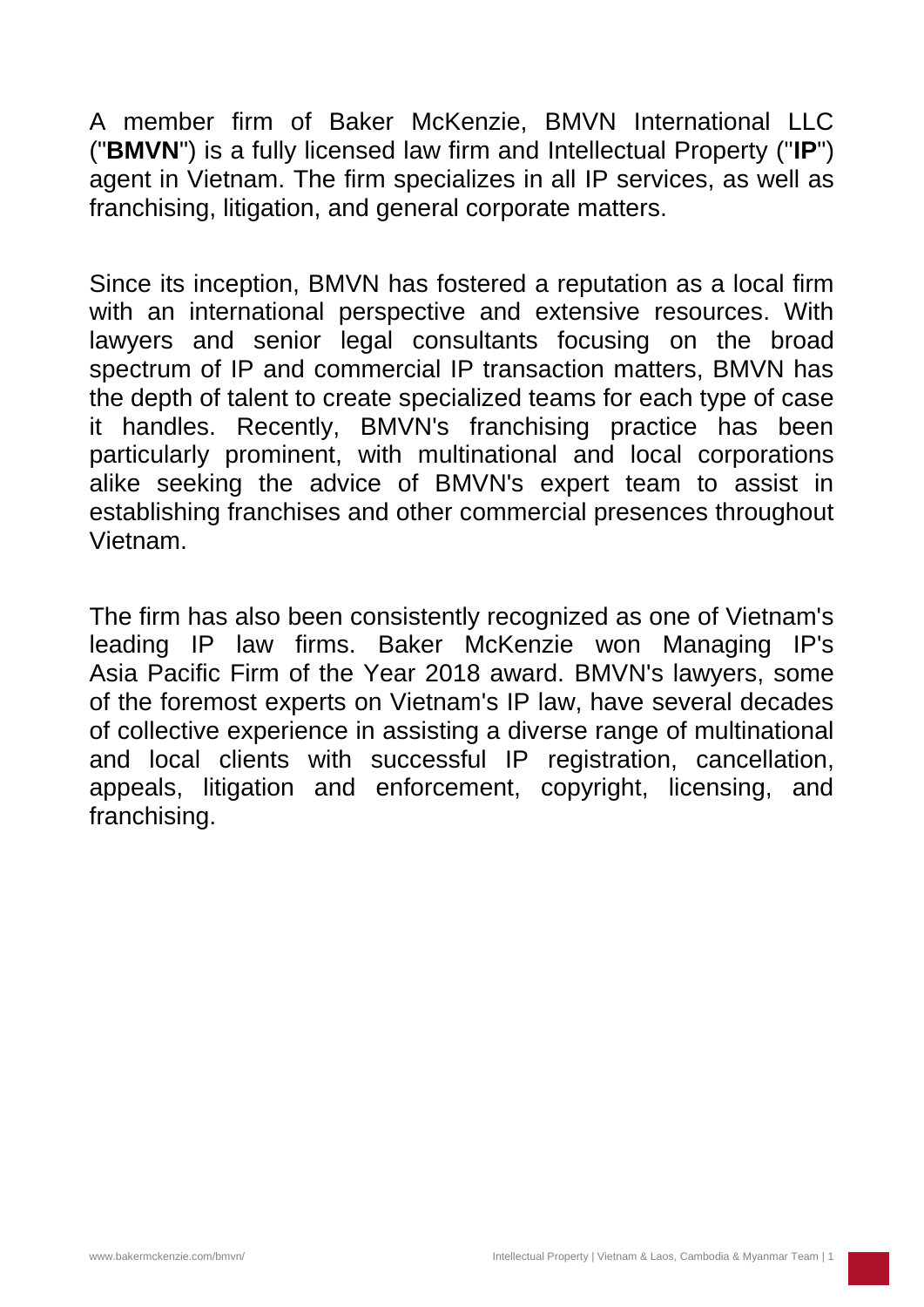# BMVN Team Profiles



Tran Manh Hung

Managing Principal Head of IP Practice Group

Hanoi, Vietnam +84 24 3936 9398 [tmh@bmvn.com.vn](mailto:tmh@bmvn.com.vn) Tran Manh Hung leads the Firm's Intellectual Property Practice in Vietnam. Under his leadership, the Firm has consistently been rated among the top IP law firms in Vietnam. Ranked as a leading lawyer by *Chambers Global, Chambers Asia* and *Legal 500 AP*, Hung has successfully represented some of the world's largest multinational companies in contentious and non-contentious aspects of IP law, including patents, designs, trademarks, copyright, unfair competition, anti-counterfeiting, anti-piracy, domain name disputes, commercial IP involving franchising and licensing arrangements, trade secrets, and technology.

As a respected and highly recommended advocate for IP rights, Hung continues to successfully represent leading international companies regarding a broad range of IP related matters. He has worked closely with the Vietnamese government authorities to vigilantly enforce IP rights and to obtain an IP registration for a new and highly contentious drug manufacturing technique. He has also been called upon by the Vietnamese government to help review and revise the country's IP Laws and the Criminal Code's IP provisions.

Hung has presented on various aspects related to IP matters in Vietnam, Hong Kong, Tokyo, Austria, U.K., and the U.S. He speaks regularly at IP/franchising workshops and seminars and lectures frequently on lawyering skills at several leading universities, including Hanoi Law University, the Diplomatic Academy of Vietnam, Hanoi Foreign Trade University, and the MBA Program of CFVG. He has also served as the Chairman of the Legal Committee of the American Chamber of Commerce (Hanoi Chapter).

Hung has been endorsed as a "Strongly Recommended IP Lawyer" by *Global3000*, and has received high recognition by *Asialaw* and *Managing IP Asia*. He has also been named as a leading lawyer by the Vietnam Central Television. He received the "Lawyer of the Year" distinction from the Vietnam Lawyers' Federation, the Ministry of Justice and *Legal Magazine*. Hung was also named in the 2015 edition of *Who's Who Legal* in the field of Franchising.

In the 2018 edition of *World Trademark Review 1000,* BMVN was praised as "the best option for international rights holders in need of support in Vietnam" and "a high- quality, solid performer that manages cases assiduously." Hung "earns applause for his professionalism, attention to detail and profound knowledge of the Vietnamese market. He thinks outside the box to proactively find solutions and is a pragmatic professional who is open to feedback and willing to go the extra mile to make improvements to the service."

Additionally, Hung received the "IP Star" award from *Managing Intellectual Property* in 2018/2019 and *World Intellectual Property Review* commended him for his work in patents and trademarks in 2018.

Hung has written highly regarded publications in the field of Intellectual Property. He is the author of "New conditions for IPrelated crimes in Vietnam" (*Managing Intellectual Property*, August 2017); "Trademark - An Asian Comparison" (Vietnam chapter)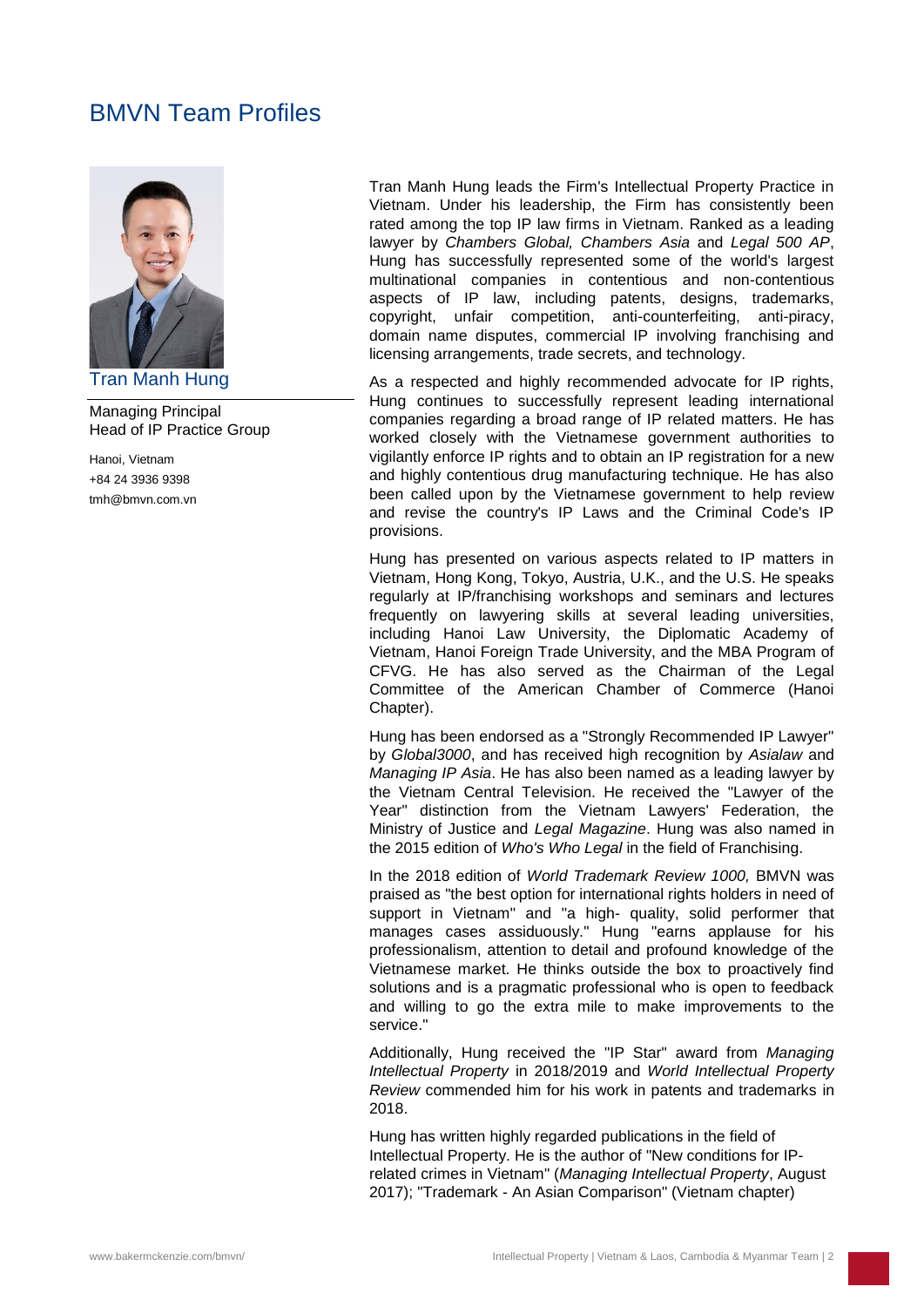(*Asia Business Law Journa*l, May 2017); "Vietnam grapples with well-known trade marks" (*Managing Intellectual Property*, April 2017); "No more 'Wild West' in telecom sector" (*Vietnam Investment Review*, January 2017); and is the co-author of "What 'Commercial Scale' Means In IP Trade Agreements" (*Law360*, July 2018), "Put to one side - One significant aspect of the deal that may supersede the TPP is the removal of provisions relating to intellectual property" (*Vietnam Economic Times*, January 2018); "Vietnam - Up against in the system" (*World Trademark Review*, November 2017) among many others.

Hung has been practicing law in Vietnam since he graduated from Hanoi Law University in 1995 with an LL.B. in Economic Law. In 2000 he received his LL.M. in International Economic and Business Law from Kyushu University (Japan) under a scholarship from the Japanese Government.

He speaks fluent English and Vietnamese and is proficient in Japanese.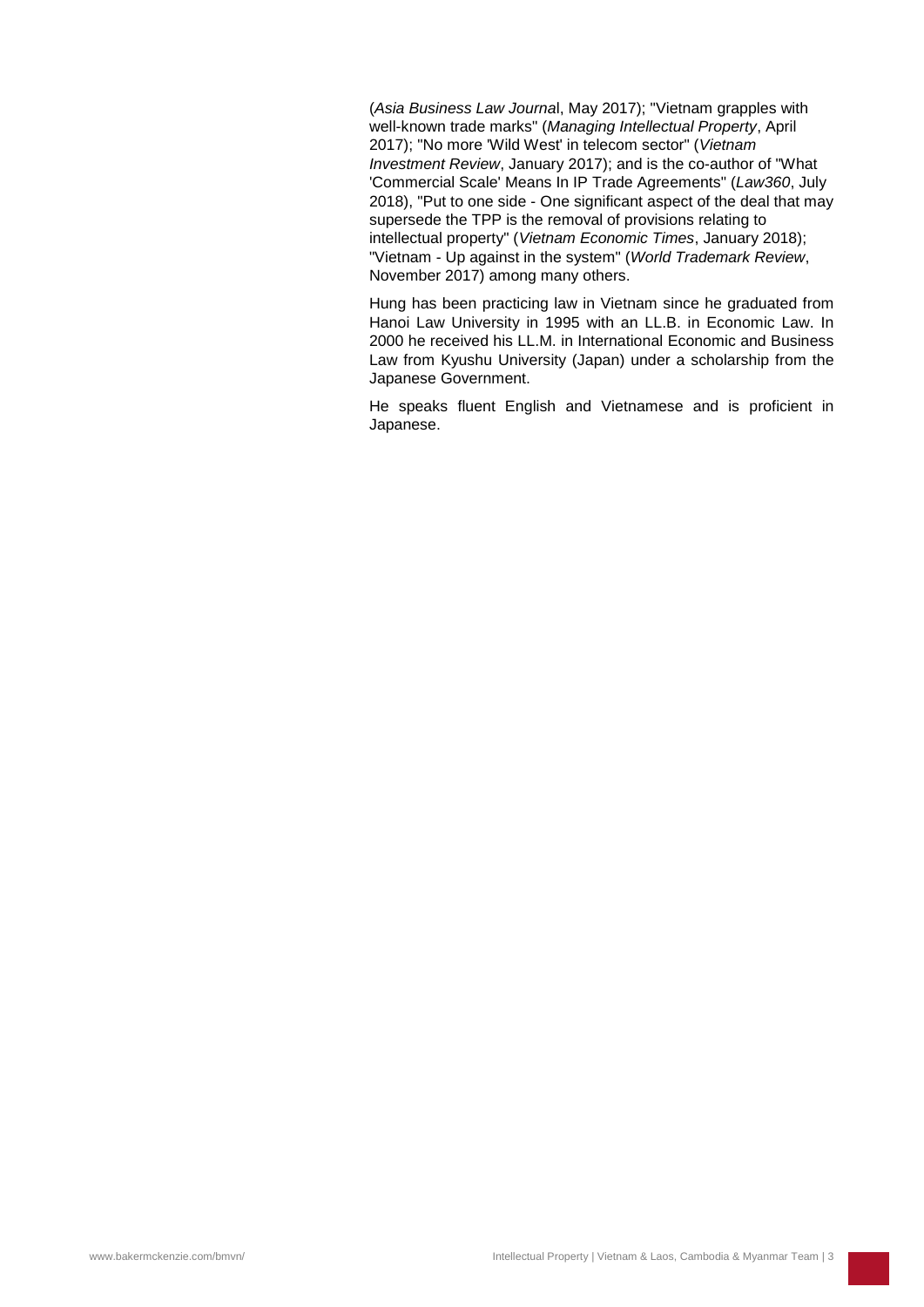

Quach Minh Tri

### Partner

Hanoi, Vietnam +84 24 3936 9605 [minhtri.quach@bmvn.com.vn](mailto:minhtri.quach@bmvn.com.vn)



Tran Thi Kieu Hoa

Special Counsel

Hanoi, Vietnam +84 24 3936 9355 [hoa.tran@bmvn.com.vn](mailto:hoa.tran@bmvn.com.vn) Quach Minh Tri is a seasoned lawyer with more than seventeen years of experience. He specializes in IP litigation, IP enforcement, IT and media laws, as well as commercial disputes.

Tri is well renowned for his practical expertise and has published articles in *Bloomberg BNA, Asia Law & Practice* and other major publications. He also specializes in employment, privacy, internet, and information technology law.

Tri began his legal career in Vietnam in 2000 and has acted as a registered IP attorney before the National Office of Intellectual Property of Vietnam, and a licensed lawyer before courts and other authorities.

He is frequently invited to speak at seminars and regularly gives lectures to law students in both Vietnam and Japan. Quoting from the *World Trademark Review 1000*, 2018, "Minh Tri Quach and Manh Hung Tran are people brands want fighting their corner."

Tri graduated from Hanoi Law University, with an LL.B. in 1999 and received an LL.M. degree from Nagoya University in Japan in 2009. He speaks English, in addition to his native Vietnamese, and is conversant in Japanese.

Tran Kieu Hoa has been practising Intellectual Property law since 2004 and is a licensed practitioner at the National Office of Intellectual Property. Hoa has experience and expertise in both contentious and non-contentious IP matters. Prior to joining BMVN, she worked as an Intern and Associate with the Trademark Unit at Baker McKenzie London. Hoa primarily handles contentious IP matters including infringement, unfair competition, domain name dispute, and copyright.

Quoting from the *IP STARS HANDBOOK* 2018, "Thi Kieu Hoa Tran is also commended by her client: 'Hoa Tran is wonderful to work with. She is thorough and her advice is very clear.'"

Hoa has been licensed to practice law in Vietnam since 2008. She is a graduate of Hanoi Law University and Queen Mary, University of London, United Kingdom (LL.M. in Intellectual Property Law). She speaks fluent English, in addition to her native Vietnamese.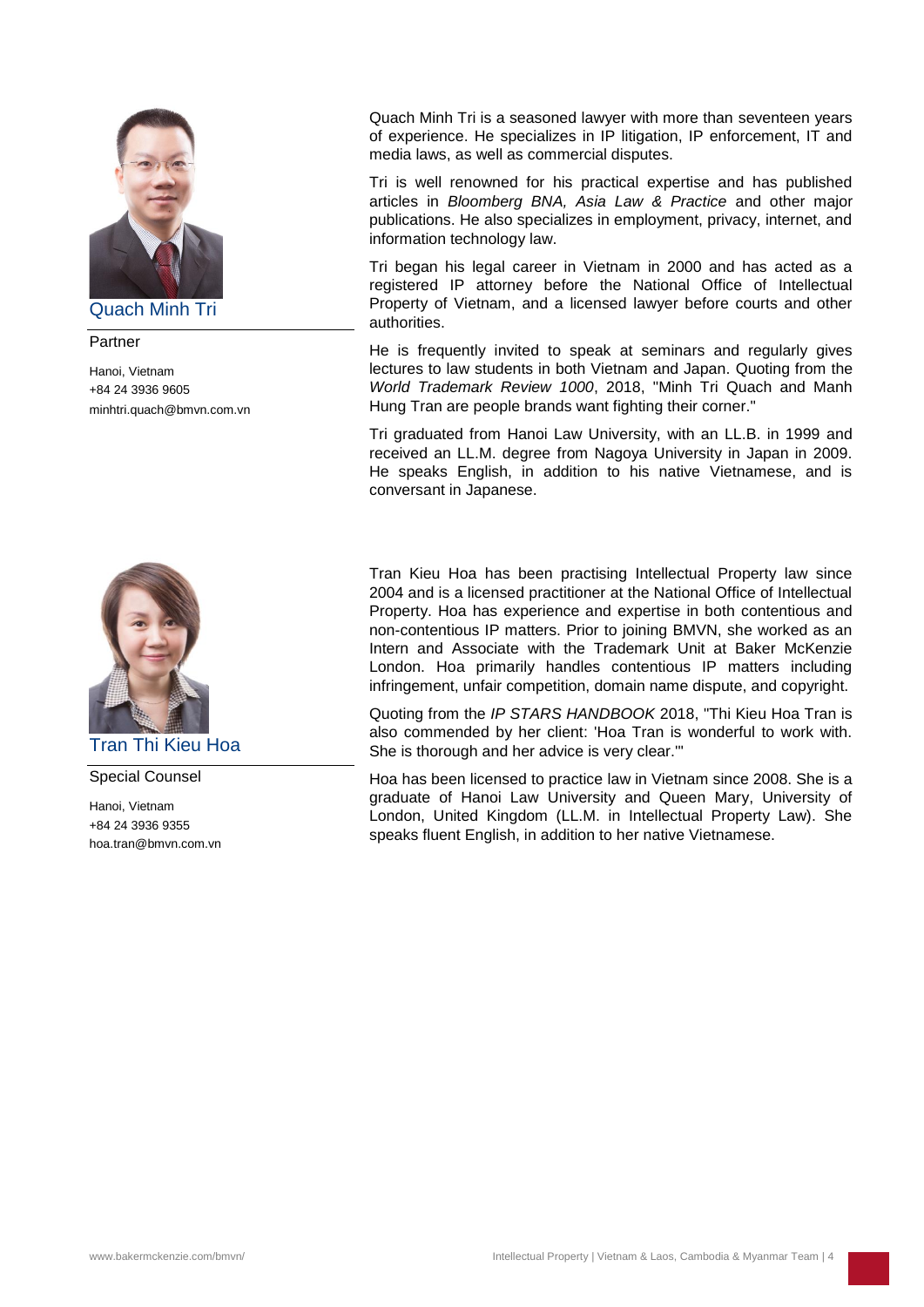

Ninh Thi Thanh Thuy

### Special Counsel

Hanoi, Vietnam +84 24 3936 9406 [thanhthuy.ninh@bmvn.com.vn](mailto:thanhthuy.ninh@bmvn.com.vn)



Trinh My Hanh

Special Counsel

Hanoi, Vietnam +84 24 3936 9356 [myhanh.trinh@bmvn.com.vn](mailto:myhanh.trinh@bmvn.com.vn)



# Pham Thi Ngoc Dung

### Special Counsel

Hanoi, Vietnam +84 24 3936 9342 [dung.pham@bmvn.com.vn](mailto:dung.pham@bmvn.com.vn) Ninh Thanh Thuy's practice focuses on non-contentious intellectual property. With nearly seventeen years of experience as a trademark attorney, Thuy has assisted clients with trademark filings in several countries, including Vietnam, China, Taiwan, Laos, Cambodia, Myanmar, and other ASEAN countries. She worked as the Head of the Trademark Division of a local law firm for nearly eight years before joining BMVN. Her expertise lies in handling large trademark portfolios for major multinational companies.

Thuy is a qualified IP agent at the National Office of Intellectual Property of Vietnam. She is a graduate of Hanoi University of Social Sciences & Humanities (LL.B., 1999) and University of Foreign Studies (B.A. Foreign Languages, 2002). In 2010, she graduated from Hanoi National University with an LL.M. degree. She speaks English, in addition to her native Vietnamese.

Trinh My Hanh has over twenty years of experience working in Intellectual Property law, having begun her career at the first local law firm in Vietnam to specialize in the field. She has expertise in trademark searches and trademark prosecution. My Hanh currently manages large trademark portfolios for several multinational companies.

My Hanh is a qualified IP agent at the National Office of Intellectual Property. She received an LL.B. from Hanoi Law University in 2001. She additionally received a bachelor's degree in Russian from Hanoi University of Languages in 1994 and a bachelor's degree in English from Hanoi University of Foreign Language Pedagogy in 1995. She speaks English and Russian, in addition to her native Vietnamese.

Pham Ngoc Dung is a Intellectual Property consultant with over eighteen years of IP legal experience. Previously, Dung headed a local boutique IP firm in Hanoi, where she oversaw patent prosecution applications, industrial designs, and trademark related issues. She has coordinated with the Vietnamese government authorities on numerous IP infringement cases across multiple jurisdictions, and has built up an extensive network of clients.

Dung qualified as an IP agent in 2006 and received an LL.B. from the School of Law of Vietnam National University in Hanoi in 2010. She additionally received a bachelor's degree in Economics from the National Economics University in 1996. She speaks English, in addition to her native Vietnamese.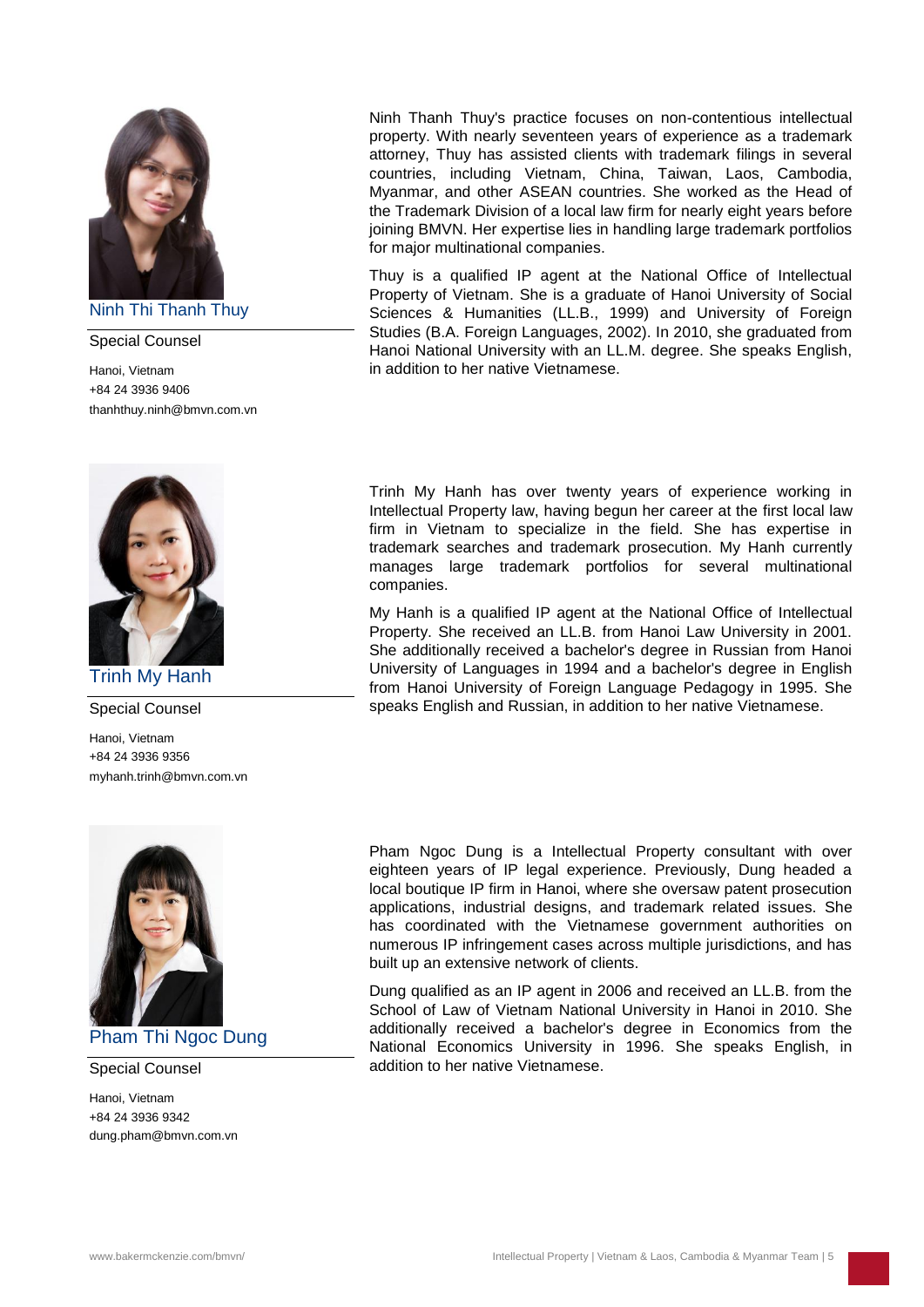

Senior IP Manager

Hanoi, Vietnam +84 24 3936 9346 [haihoang.nguyen@bmvn.com.vn](mailto:haihoang.nguyen@bmvn.com.vn)



Le Viet Hung

Senior Patent Attorney

Hanoi, Vietnam +84 24 3936 9353 [viethung.le@bmvn.com.vn](mailto:viethung.le@bmvn.com.vn) Nguyen Hai Hoang's principal area of practice is contentious intellectual property with a focus on licensing, franchising, and technology law. He has nine years of experience in enforcement and unfair competition in Vietnam. Hoang acted as senior assistant to the Head of the Intellectual Property Department at one of the first law firms to specialize in the field of Intellectual Property in Vietnam. He frequently advises various top brands on franchising projects in Vietnam and has been involved in a number of landmark IP cases.

Hoang graduated from Hanoi Law University in 2004 with an LL.B. and has completed the lawyer professional training course at the Ministry of Justice. He speaks English, in addition to his native Vietnamese.

Le Viet Hung is one of Vietnam's foremost experts on patents and Intellectual Property law. Before joining the Firm in 2007, Hung worked as a senior legal expert for the Legislation Department of the National Office of Intellectual Property of Vietnam ("NOIP"). Hung was a member of Vietnam's Delegation to the World Trade Organization, where he was instrumental in negotiating IP components of Vietnam's accession to the WTO. He also helped draft Vietnam's first IP laws. Hung's legal practice covers diverse aspects of patent prosecution and enforcement, IP law and international treaties, trademark disputes, parallel imports, unfair competition, licensing and trade secrets in Vietnam. In the realm of patent law, he represents various multinational pharmaceutical companies in combatting the manufacturing, importation, and distribution of generic products in Vietnam and leads the Firm's patent prosecutions at the NOIP.

Hung has been registered as an industrial property agent since 2010 and is a graduate of Hanoi University of Technology (Hanoi Polytechnic University), Vietnam, where he received a B.S. in Chemical Engineering in 1995. He began his career as an on-the-job intellectual property training consultant for an Indonesian firm. He has attended various training courses on intellectual property, such as Enforcement of Intellectual Property (Tokyo, Japan) and Intellectual Property in the Global Economy (Stockholm, Sweden). He speaks English, in addition to his native Vietnamese.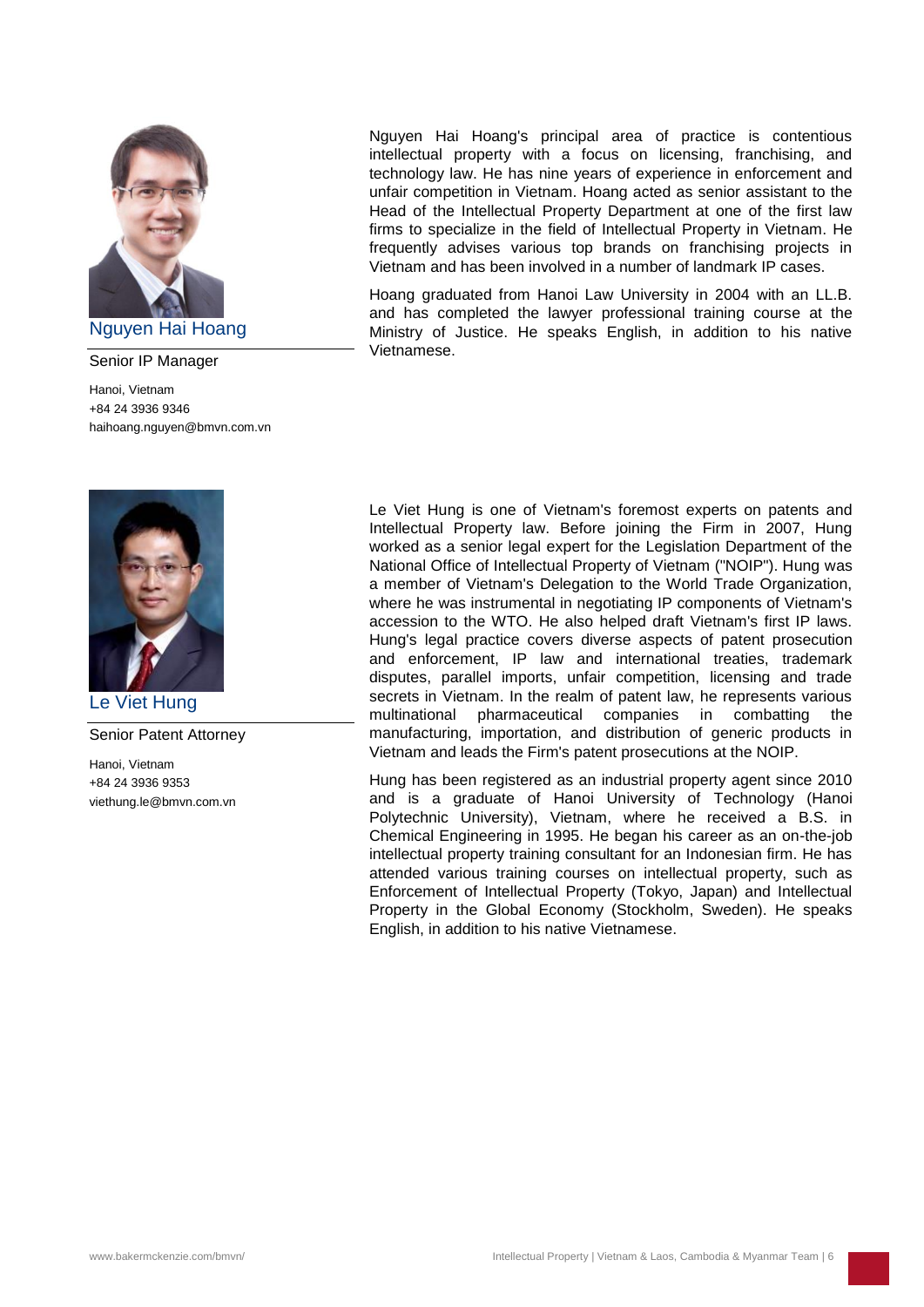

Le Vu Ha

Senior Patent Expert

Hanoi, Vietnam



Nguyen Quy Hoai

Senior Associate

Ho Chi Minh City, Vietnam +84 28 3520 2685 [quyhoai.nguyen@bmvn.com.vn](mailto:quyhoai.nguyen@bmvn.com.vn) Le Vu Ha received a B.E. degree in Informatics from Hanoi University of Technology, Vietnam in 1993, a M.Sc. degree and a Ph.D. degree, both in Computer Science, respectively from the California State Polytechnic University in 2000 and from the Center on Advanced Computer Studies, University of Louisiana at Lafayette, USA in 2003. He has been a lecturer at the Faculty of Electronics and Telecommunications (FET), VNU University of Engineering and Technology, since 2004. He worked as a researcher at the Institute of Information Technology, National Academy of Science and Technology (1993-1997), and as a post-doctoral researcher at the Institute of Fundamental Electronics, University of Paris-Sud 11 (2006-2007). He is currently Head of the Signals and Systems Laboratory at FET. His research and teaching interests include machine vision and 3D vision, automatic image and video annotation, super-resolution imaging, bio-medical imaging and signal processing, and multimedia communications. Ha is author and co-author of several books and textbooks in English and in Vietnamese on the topics of control system engineering, computer vision and image processing, sensor networks, and emerging technologies in communications.

Dr. Le Vu Ha is a member of the IEEE Computer Society and Signal Processing Society (USA), IEICE (Japan), and REV (Vietnam). He has served as an editorial board member of the REV Journal on Electronics and Communications and as an organizing committee member of the International Conferences on Advanced Technologies for Communications (2008-2012). He has also served as a technical committee member and reviewer for several international journals and conferences, including Digital Signal Processing journal, EURASIP Journal on Embedded Systems, and EURASIP Journal on Advances in Signal Processing.

Nguyen Quy Hoai is a member of the Vietnam Intellectual Property and Dispute Resolution Practice Group. Hoai's practice includes IP enforcement and litigation. He has extensive experience in dealing with trademark, domain name, and copyright disputes, as well as other areas including marine, property, construction, and financial disputes. Prior to joining the firm, Hoai worked as an in-house counsel for a leading insurance company in Vietnam.

Hoai obtained his LL.B. from Ho Chi Minh City University of Law in 1998 and was admitted to the Ho Chi Minh City Bar in 2007. He is fluent in English, in addition to his native Vietnamese.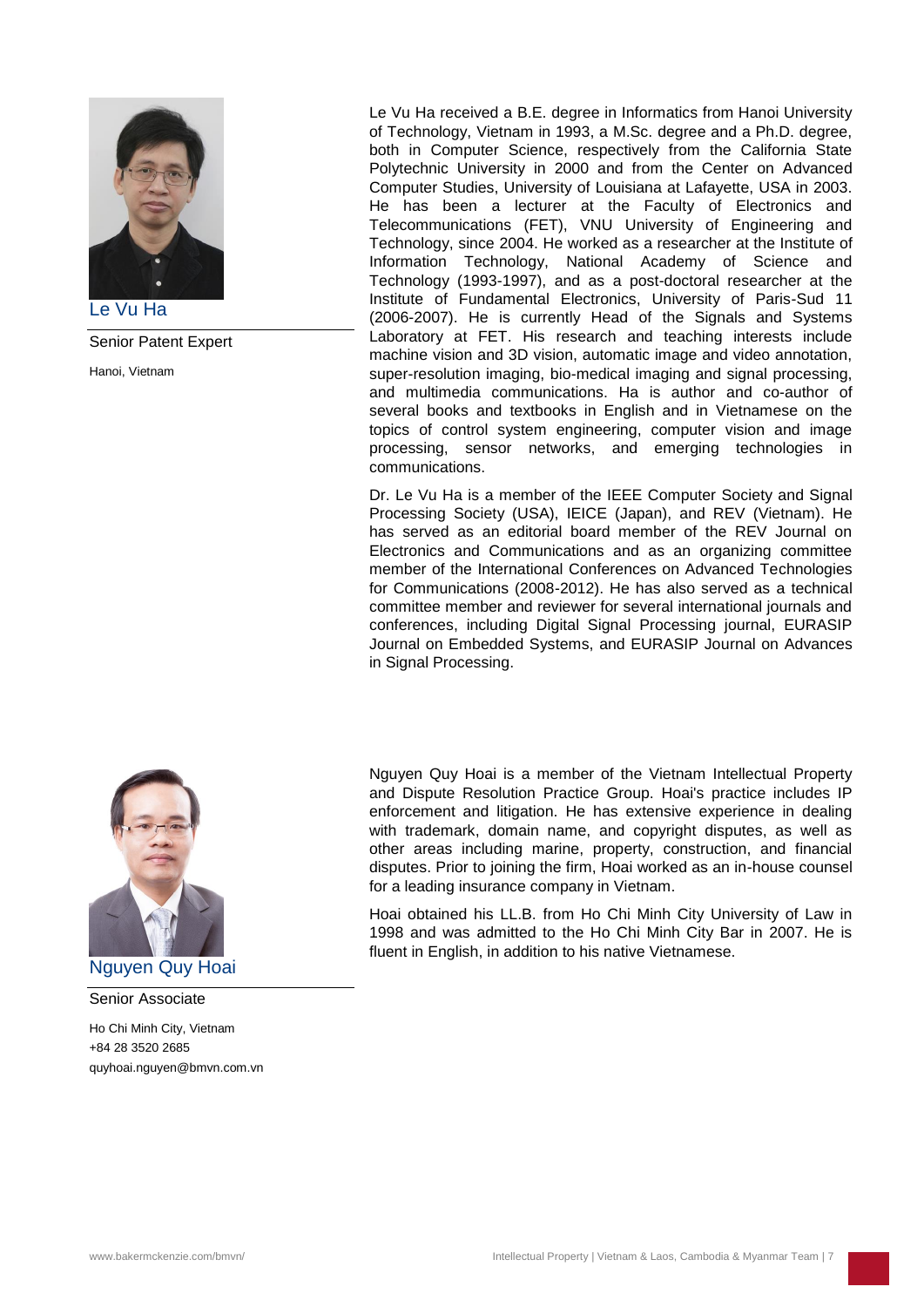

Nguyen Huu Tuan

Associate

Ho Chi Minh City, Vietnam +84 28 3520 2716 [huutuan.nguyen@bmvn.com.vn](mailto:huutuan.nguyen@bmvn.com.vn)



Associate

Hanoi, Vietnam +84 24 3212 3864 [baotrung.duong@bmvn.com.vn](mailto:baotrung.duong@bmvn.com.vn)



Do Son Tuan (Marx)

Associate

Hanoi, Vietnam +84 24 3936 9401 [sontuan.do@bmvn.com.vn](mailto:sontuan.do@bmvn.com.vn) Nguyen Huu Tuan advises primarily on both contentious and noncontentious intellectual property and has experience advising companies on operational matters. Prior to joining the Firm, Tuan worked for a leading multinational fast-moving consumer goods company in Vietnam, Malaysia, and Singapore.

Tuan obtained an LL.B. from Hanoi Law University, a master's degree in Peace and Conflict Studies from Malmo University (Sweden) and a master's degree in Intellectual Property Law from the Hanken School of Economics (Finland). He speaks fluent English, in addition to his native Vietnamese.

Duong Bao Trung's practice mainly focuses on IP, IT, dispute resolution, investment, privacy, and internet law. Prior to joining the firm, Trung worked at a local IP firm. He recently graduated with his LL.M. from Harvard Law School under the firm's scholarship.

Trung has published articles in major publications in Vietnam, Hong Kong and the United Kingdom. Trung received an LL.B. degree with Honors from Hanoi Law University, where he graduated *summa cum laude* and was ranked as the top student in his class. He speaks fluent English, in addition to his native Vietnamese.

Do Son Tuan is a lawyer with more than seven years of experience. He specializes in IP prosecution and enforcement. Tuan has extensive experience in advising, drafting and processing responses and arguments in trademark litigation, appeals, opposition strategy issues and cancellation proceedings as well as assignment and licensing. He is also experienced in supporting international and multinational clients in establishment and protection of IPRs in Vietnam and other jurisdictions in South East Asia region.

Tuan graduated from Hanoi Law University, with an LL.B. in 2006 and received an LL.M. degree from Hanoi National University in 2015.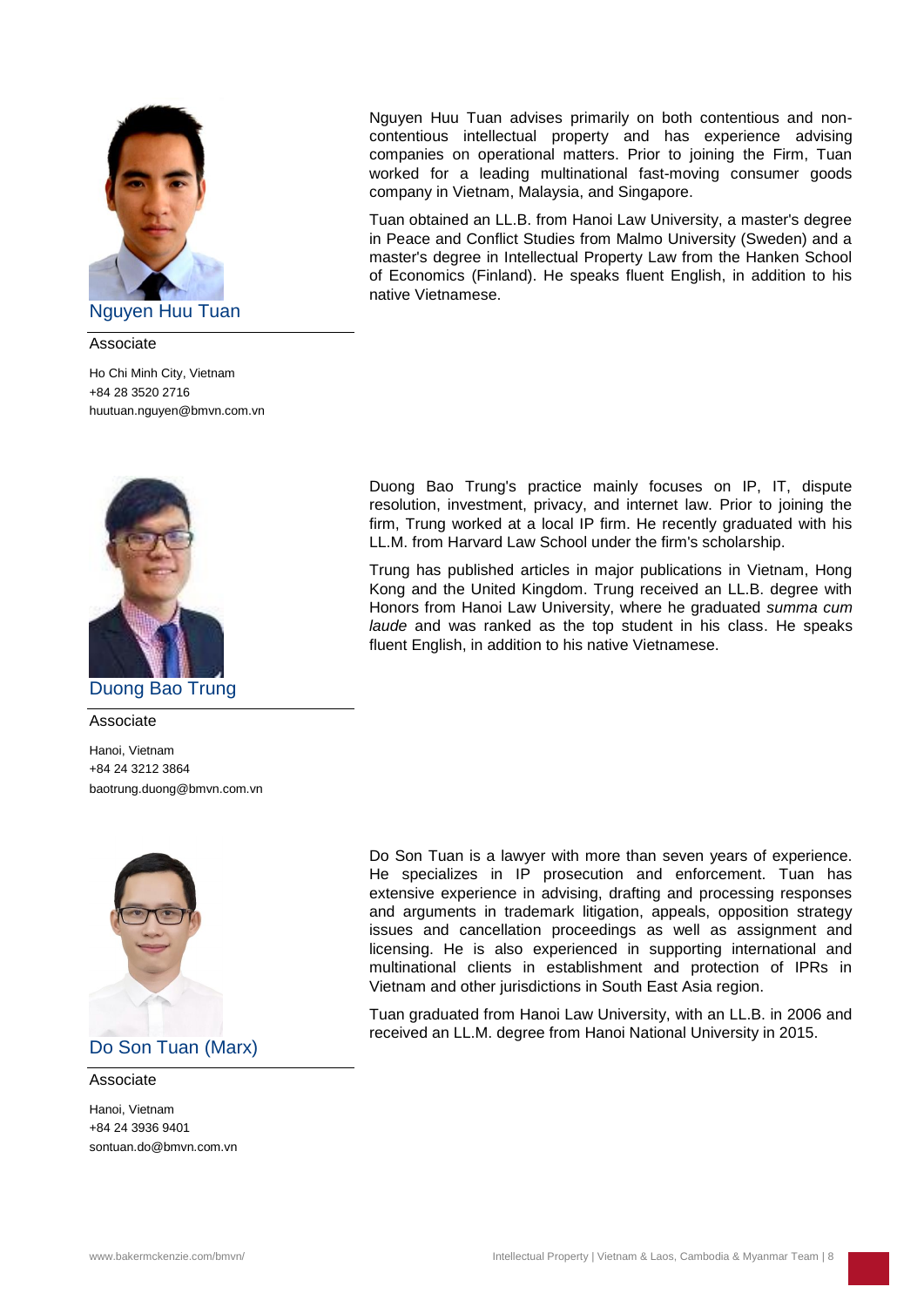

Korean IP Desk Coordinator

Hanoi, Vietnam +84 24 3212 3861 [eunjung.han@bakermckenzie.com](mailto:eunjung.han@bakermckenzie.com)



Patent Attorney

Hanoi, Vietnam +84 24 3936 2200 [van.do@bmvn.com.vn](mailto:van.do@bmvn.com.vn)



Trainee Solicitor

Hanoi, Vietnam +84 28 3520 2674 [thuyvy.vo@bmvn.com.vn](mailto:thuyvy.vo@bmvn.com.vn) Eunjung Han graduated from Kyunghee University and received her J.D. from Santa Clara University School of Law in 2012.

During law school, Eunjung interned in both the private and public sectors. As a 1L and 2L, she spent her summers clerking at law firms in Seoul. As a UN legal intern, she advised on facilitated practical action concerning the 1954 Hague Convention for the Protection of Cultural Property in the Event of Armed Conflict.

Prior to law school, Eunjung was a staff reporter for The Korea Times, a Seoul-based English language newspaper.

Eunjung Han She is fluent in both English and Korean.

Do Bich Van has been registered as a Patent Attorney since 2005. She previously served as a patent expert for a state-owned IP firm for 9 years. Although Van's practice specializes in chemical and pharmaceutical patents, she prosecutes patents in other areas of IP Law, including mechanics and computers.

Van is a member of the Asian Patent Attorneys Association ("APAA"), the International Association for the Protection of Intellectual Property ("AIPPI") and the Vietnam Intellectual Property Association ("VIPA"). She is a graduate of Hanoi University of Technology (Hanoi Polytechnic University) and holds a degree in chemical technology.

Ms. Vy Vo has experience assisting clients in resolving disputes in court as well as drafting court documents, such as the petition, opinions letters, appellate letters and providing legal advice on anticorruption and/or corporate compliance issues, commercial disputes and labour disputes. She has also been involved in some high-profile litigation cases resolved by Vietnamese courts.

Before joining Baker McKenzie, Vy worked for a foreign communications company as a legal administrator. She speaks English, in addition to her native Vietnamese.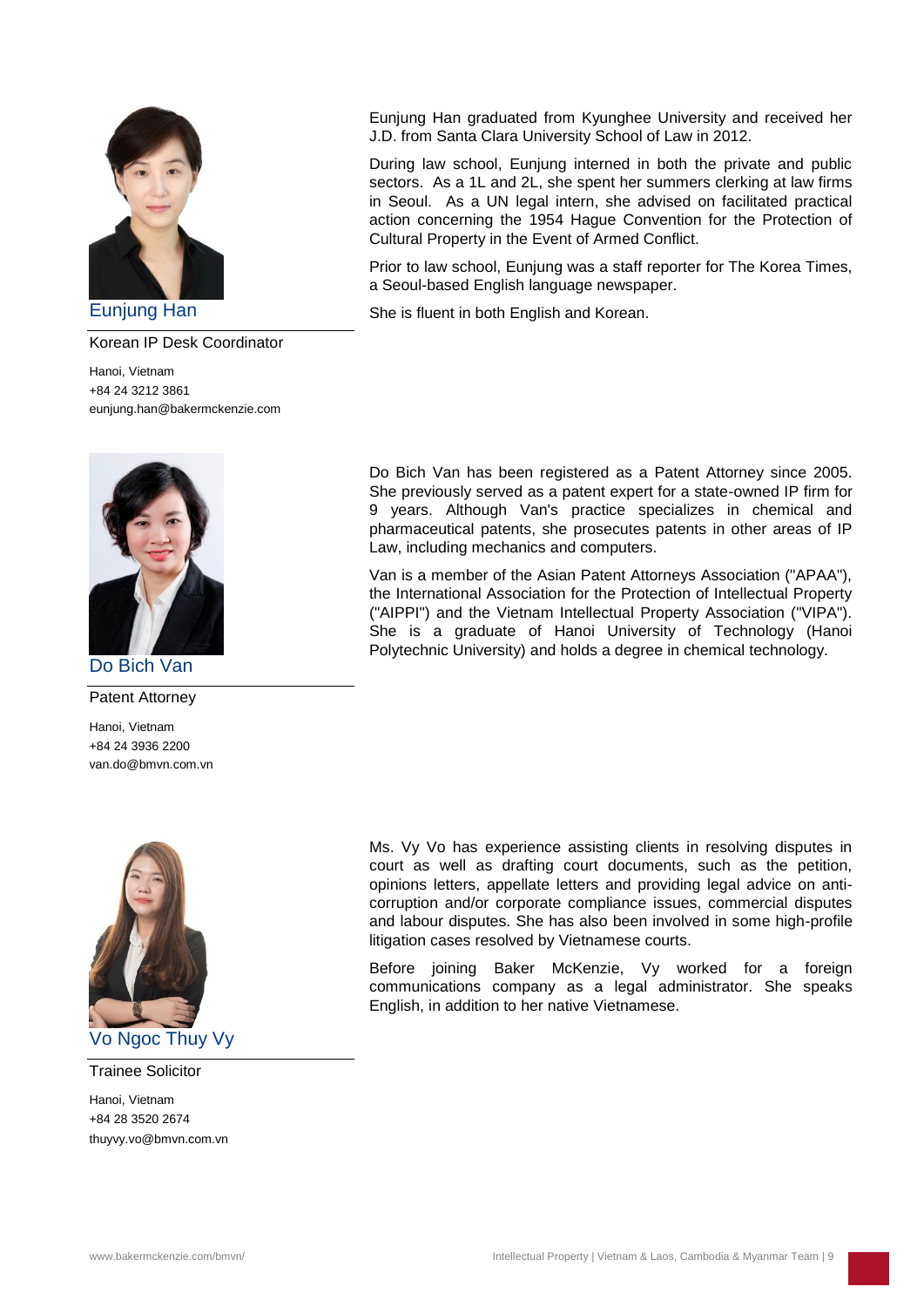

Hoang Ngoc Quan

Paralegal

Hanoi, Vietnam +84 24 3936 9391 [ngocquan.hoang@bmvn.com.vn](mailto:ngocquan.hoang@bmvn.com.vn)



Paralegal

Hanoi, Vietnam +84 24 3212 3856 [tiendatdustin.nguyen@bmvn.com.vn](mailto:tiendatdustin.nguyen@bmvn.com.vn)



Dang Minh Tan

Paralegal

Ho Chi Minh City, Vietnam +84 28 3520 2717 [minhtan.dang@bmvn.com.vn](mailto:minhtan.dang@bmvn.com.vn) Hoang Ngoc Quan is a Paralegal in the firm's Dispute Resolution and IP groups. Prior to joining Baker McKenzie, he was an intern at the firm and at the law firm Mayer Brown JSM - Hanoi Branch. Quan assists lawyers in preparing substantive legal analysis encompassing areas of laws such as IP, consumer protection, civil/commercial contracts, corporate compliance, corporate law and dispute resolution.

Quan graduated with honors from the Diplomatic Academy of Vietnam - Faculty of International Law in 2016. He speaks fluent English, in addition to his native Vietnamese.

Nguyen Tien Dat is a Paralegal, assisting attorneys with various IP matters, primarily focused on trademark searches and trademark prosecution. Prior to assuming his current position, he interned at the firm and completed the Vocational IP Course (IP2, class of 2016) organized by Baker McKenzie and BMVN in collaboration with HLU.

Dat graduated from Hanoi Law University with a Bachelor's Degree in International Trade and Business Law. He speaks fluent English, in addition to his native Vietnamese.

Dang Minh Tan is an IP Paralegal, assisting attorneys with various IP matters, including trademark execution, trademark enforcement and commercial IP transactions. He has also been a member of the product registration team under the Healthcare - Pharma Practice Group since March 2015. Prior to joining Baker McKenzie, he interned at the firm and participated in the IP Vocational Training Course program.

Tan graduated from Hanoi Law University with a Bachelor's Degree in International Trade and Business Law. He speaks English, in addition to his native Vietnamese.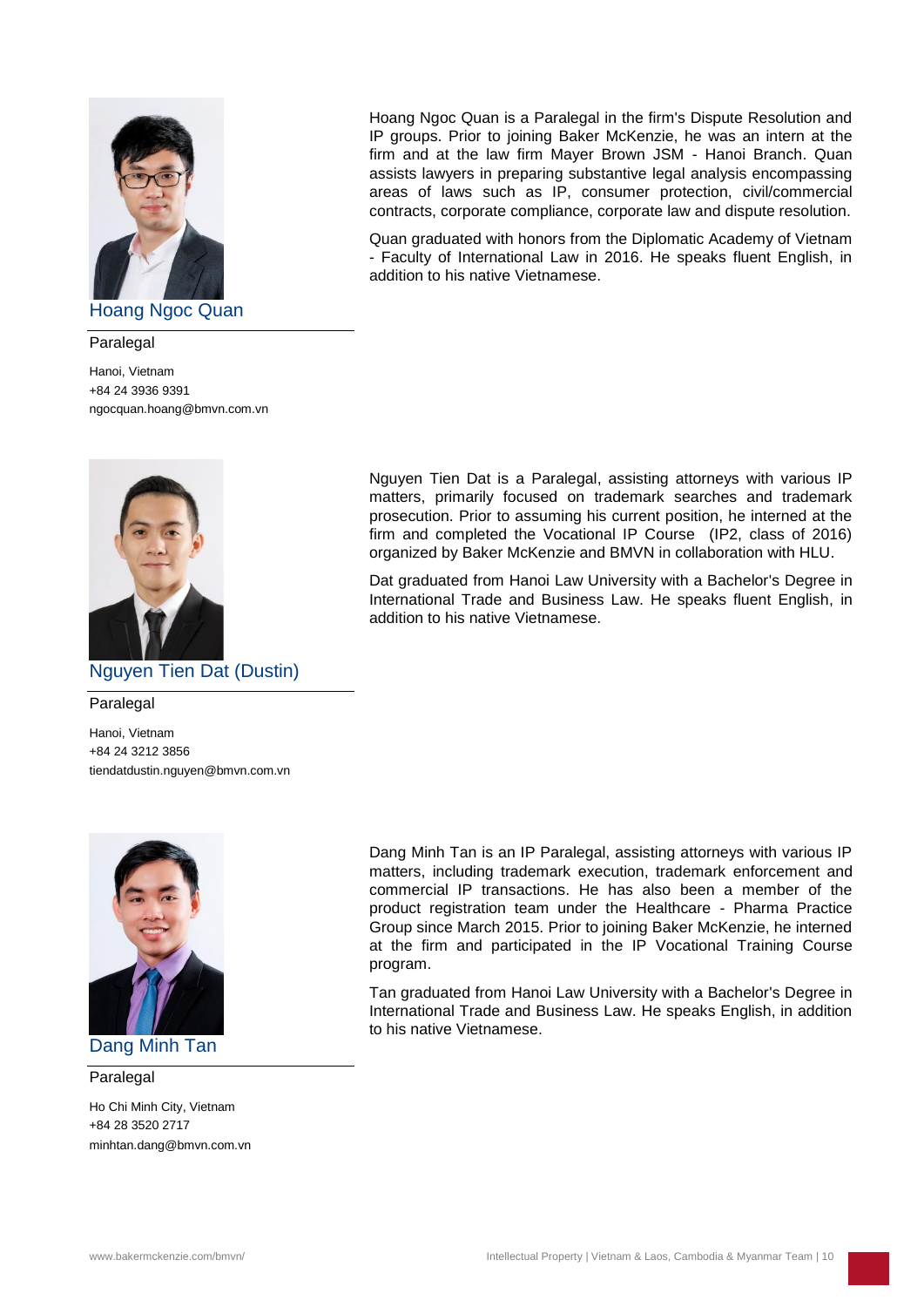

# Dang Vu Thuy Linh (Jenny)

Paralegal

Hanoi, Vietnam +84 24 3936 9608 [jenny.dang@bmvn.com.vn](mailto:jenny.dang@bmvn.com.vn)



Paralegal

Hanoi, Vietnam +84 24 3226 3987 [anhhieu.nguyen@bmvn.com.vn](mailto:anhhieu.nguyen@bmvn.com.vn)



# Nguyen Thai Ha

### IP Clerk

Hanoi, Vietnam +84 24 3936 2211 [thaiha.nguyen@bmvn.com.vn](mailto:thaiha.nguyen@bmvn.com.vn) Dang Vu Thuy Linh (Jenny) was a former intern at BMVN, where she mainly assisted lawyers with contentious IP matters, filing and IP enforcement. She also worked with the product registration team in various matters in the fields of pharmaceutical and healthcare.

Linh graduated *summa cum laude* with a major in Economic Law from Hanoi Law University in 2016. She received an LL.M. in Intellectual Property Law with distinction from Indiana University Robert H. McKinney School of Law, USA, in 2017. She speaks fluent English, in addition to her native Vietnamese.

Nguyen Anh Hieu was a former an IP enforcement clerk, supporting the Firm's IP Team. Hieu started as an intern at the firm and completed the Vocational IP Course. Hieu specializes in market investigation, which includes conducting on-site surveys and research on infringement matters in order to compile advisory reports for clients on appropriate enforcement actions. He also works closely with state authorities, such as the Market Management Bureau, to verify the authenticity of products in the market. Hieu is also a member of the product registration team.

Hieu received an LL.B. from Hanoi Law University, Vietnam in 2016. Nguyen Anh Hieu (Harry) He speaks English, in addition to his native Vietnamese.

> Nguyen Thai Ha provides legal support in both contentious and noncontentious IP matters. Prior to joining the Firm, Ha was exposed to an array of IP and translation issues while working at a local law firm for two years under the direct training of one of the most highlyregarded IP lawyers in Vietnam.

> Ha graduated from Vietnam National University's Double Degree Program in 2015, with a Bachelor of Laws and a Bachelor of Arts in Linguistics. She speaks English, in addition to her native Vietnamese.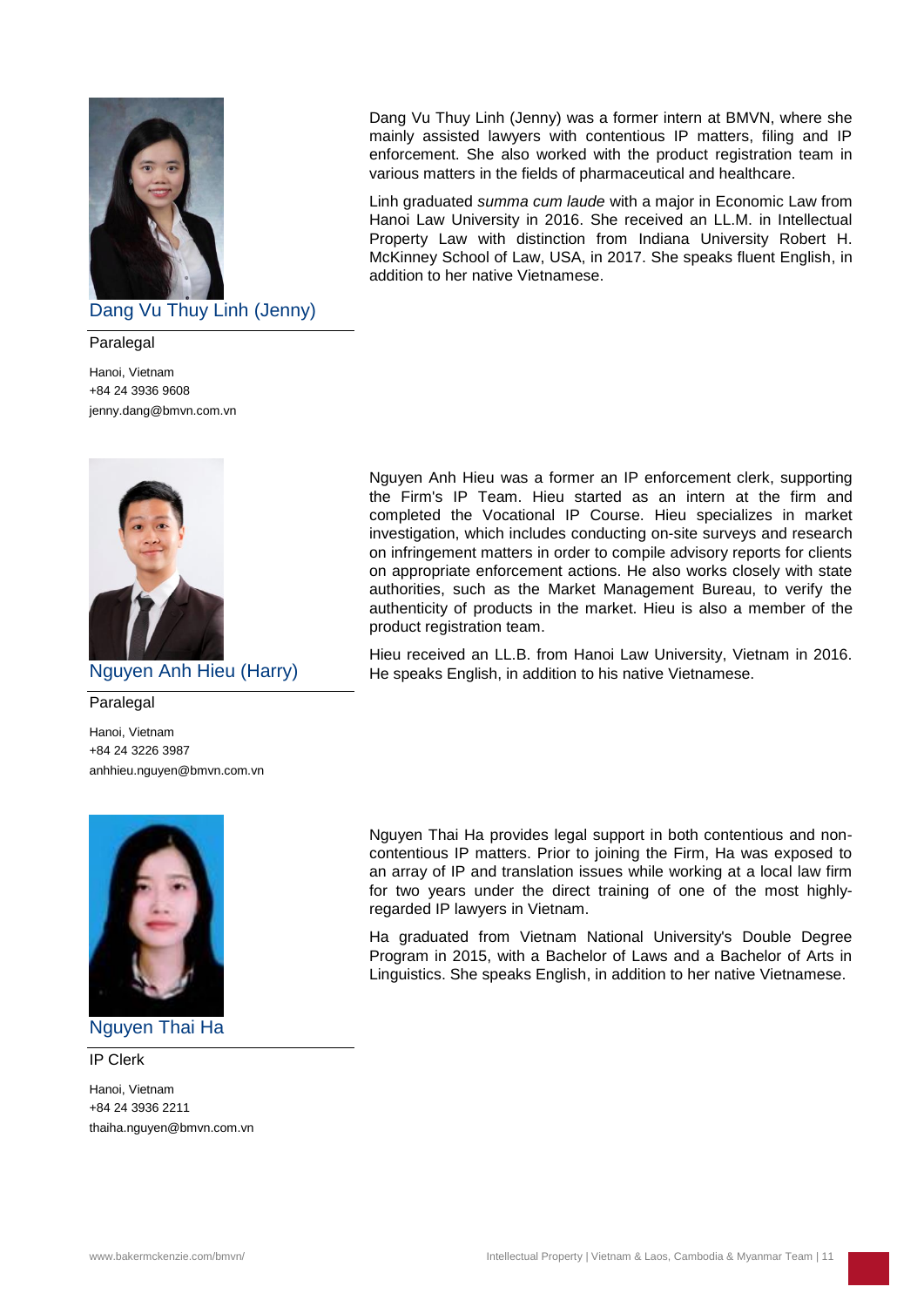

Nguyen Thi Lien

IP Clerk & Senior GIPM Database Administrator

Hanoi, Vietnam +84 24 3936 9390 [lien.nguyen@bmvn.com.vn](mailto:lien.nguyen@bmvn.com.vn)



# Nguyen Thi Tuyet Nhung

IP Clerk & GIPM Database Administrator

Hanoi, Vietnam +84 24 3936 9407 [nhung.nguyen@bmvn.com.vn](mailto:nhung.nguyen@bmvn.com.vn)



Trinh Quynh Anh (Anna)

## IP Clerk & GIPM Database Administrator

Hanoi, Vietnam +84 24 3936 3535 [quynhanhanna.trinh@bmvn.com.vn](mailto:quynhanhanna.trinh@bmvn.com.vn) Nguyen Lien co-manages the Global IP Manager (GIPM) docketing system and monitors trademarks, patents, industrial designs, licenses and assignment matters in Vietnam for our multinational clients. In addition to the docketing work, Lien assists attorneys with IP matters, primarily focusing on trademark searches and trademark prosecution. Before joining the firm in 2009, Lien worked as a Secretary to the General Manager of a JV packaging company.

Lien graduated from Hanoi University of Foreign Studies (Hanoi University) with a degree in English Translation and Interpretation, in 2006. She additionally obtained a Bachelor's degree in International Economics at Hanoi Foreign Trade University in 2011. Lien has also completed a general module in Intellectual Property, organised by the NOIP in collaboration with WIPO Academy. She speaks English, in addition to her native Vietnamese.

Nguyen Nhung co-manages the Global IP Manager (GIPM) docketing system and monitors trademarks, patents, industrial designs, licenses and assignment matters in Vietnam for our multinational clients. In addition to the docketing work, Nhung assists attorneys with IP matters, primarily focusing on trademark searches and trademark prosecution. Nhung joined the firm in 2010 working as a legal secretary before taking the position of GIPM administrator in 2015.

Nhung graduated from the Institute of International Relations (Diplomatic Academy of Vietnam) in 2007, majoring in International Law. She additionally obtained a master's degree in Business Administration from Foreign Trade University in 2012. She speaks English, in addition to her native Vietnamese.

Trinh Quynh Anh co-manages the Global IP Manager (GIPM) docketing system and monitors trademarks, patents, industrial designs, licenses and assignment matters in Vietnam for our multinational clients. Prior to joining the firm in 2015, Anh worked for over eight years as an IP Counsel focusing on Trademark Prosecution at a local firm.

Anh graduated from the University of Foreign Studies, with a BA in Foreign Languages in 1999. She additionally obtained a BA in Banking and Finance in 1998. She speaks English, in addition to her native Vietnamese.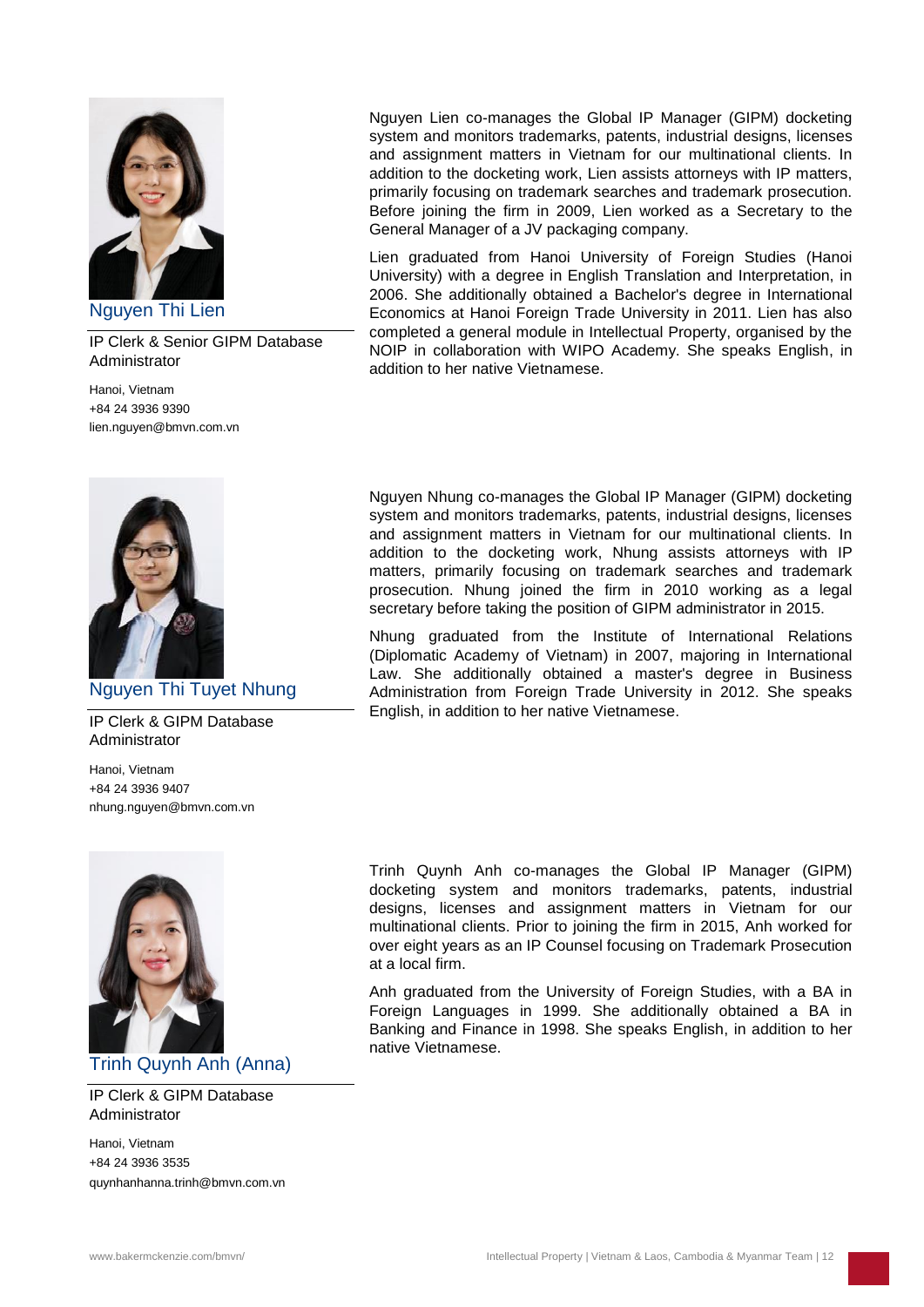

Nguyen Ha Phuong

IP Clerk & GIPM Database Administrator

Hanoi, Vietnam +84 24 3936 9419 [haphuong.nguyen@bmvn.com.vn](mailto:haphuong.nguyen@bmvn.com.vn)



Nguyen Khanh Ly

IP Clerk & GIPM Database Administrator

Hanoi, Vietnam +842 4 3212 3863 [khanhly.nguyen@bmvn.com.vn](mailto:khanhly.nguyen@bmvn.com.vn)



Mac Van Nam

Chief Legal Translator

Hanoi, Vietnam +84 24 3936 9394 [namvan.mac@bakermckenzie.com](mailto:namvan.mac@bakermckenzie.com) Nguyen Ha Phuong's practices encompass both contentious and noncontentious IP matters. She joined the firm as an IP Clerk and assists both the trademark prosecution team and the contentious trademark team in a wide range of IP issues. Prior to joining the firm, Phuong worked as an IP Consultant at a local IP firm.

Phuong graduated from Hanoi Law University with an LL.B. She speaks English, in addition to her native Vietnamese.

Nguyen Khanh Ly is an IP Clerk and GIPM administrator. She has been working on BMVN's docketing system to monitor trademark and dispute matters in Vietnam for multinational clients since Jan. 2016. Prior to joining the GIPM team, Ly worked as a legal intern and a secretary to the Special Counsel of BMVN International LLC.

As an IP Clerk, Ly assists both the trademark prosecution and contentious trademark teams in a wide range of IP issues. Her practice mainly concentrates on handling trademark disputes, including opposition, cancellation and infringement proceedings. She also assists the IP enforcement team in drafting market survey reports.

Ly graduated from Hanoi Law University (HLU) with a Bachelor's degree in International Trade and Business Law in June 2016. Ly speaks fluent English, in addition to her native Vietnamese.

Mac Van Nam is a Canadian-Vietnamese paralegal and translator. Prior to joining the Firm in June 1994, he worked for the United Nations High Commissioner for Refugees as a translator/interpreter.

Nam graduated from Sheridan College and worked in the real estate business in Canada before resettling in Vietnam. He speaks English, in addition to his native Vietnamese.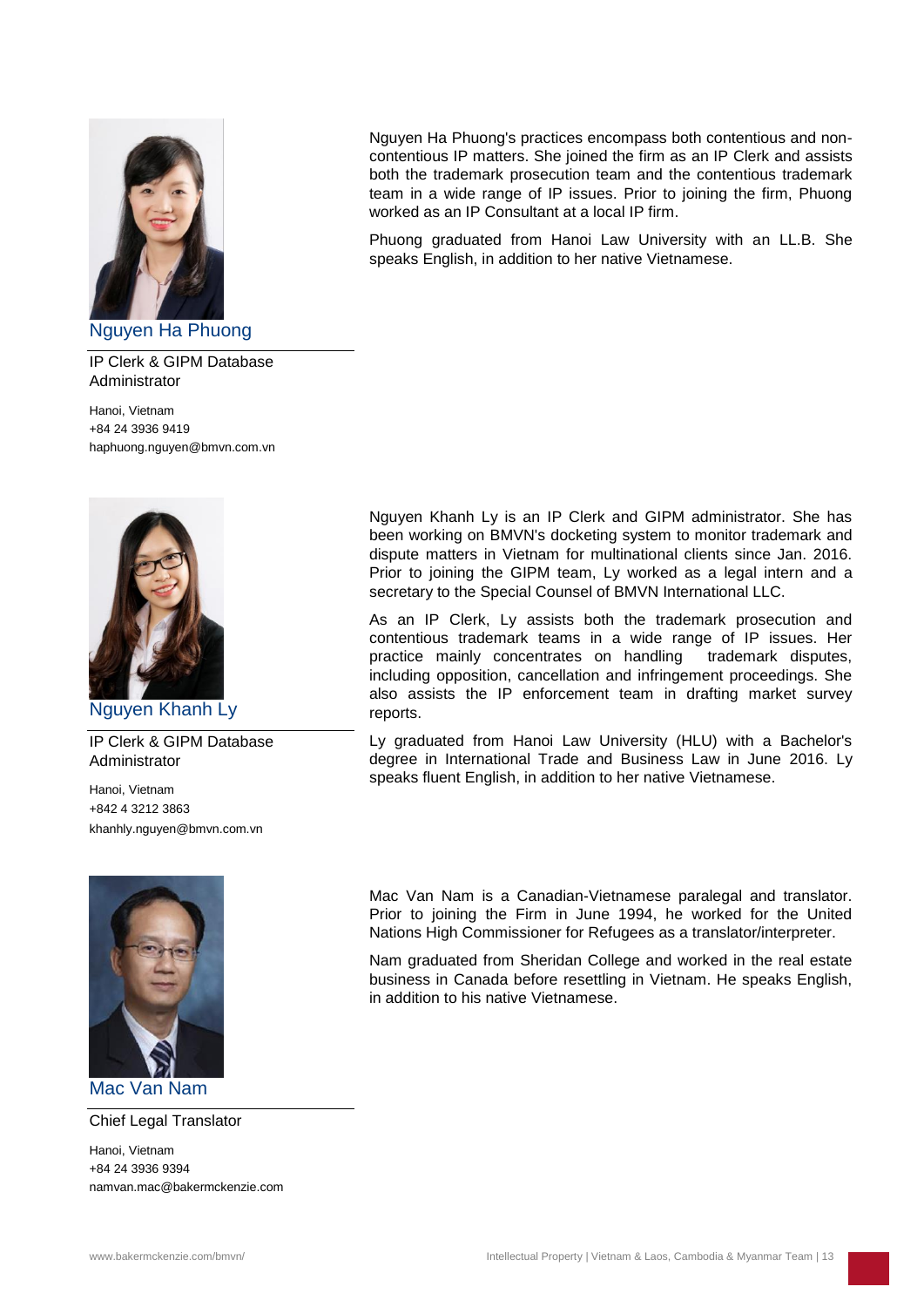

Nguyen Phuong Thao

Senior Translator

Hanoi, Vietnam +84 24 3936 9402 phuongthao.nguyen@bakermckenzie.com Nguyen Phuong Thao joined the Firm's Hanoi office in October 2004 and became a legal translator in July 2006.

Thao graduated from Hanoi Foreign Trade University (2004) with a Bachelor's Degree in Business English. She speaks English, in addition to her native Vietnamese.